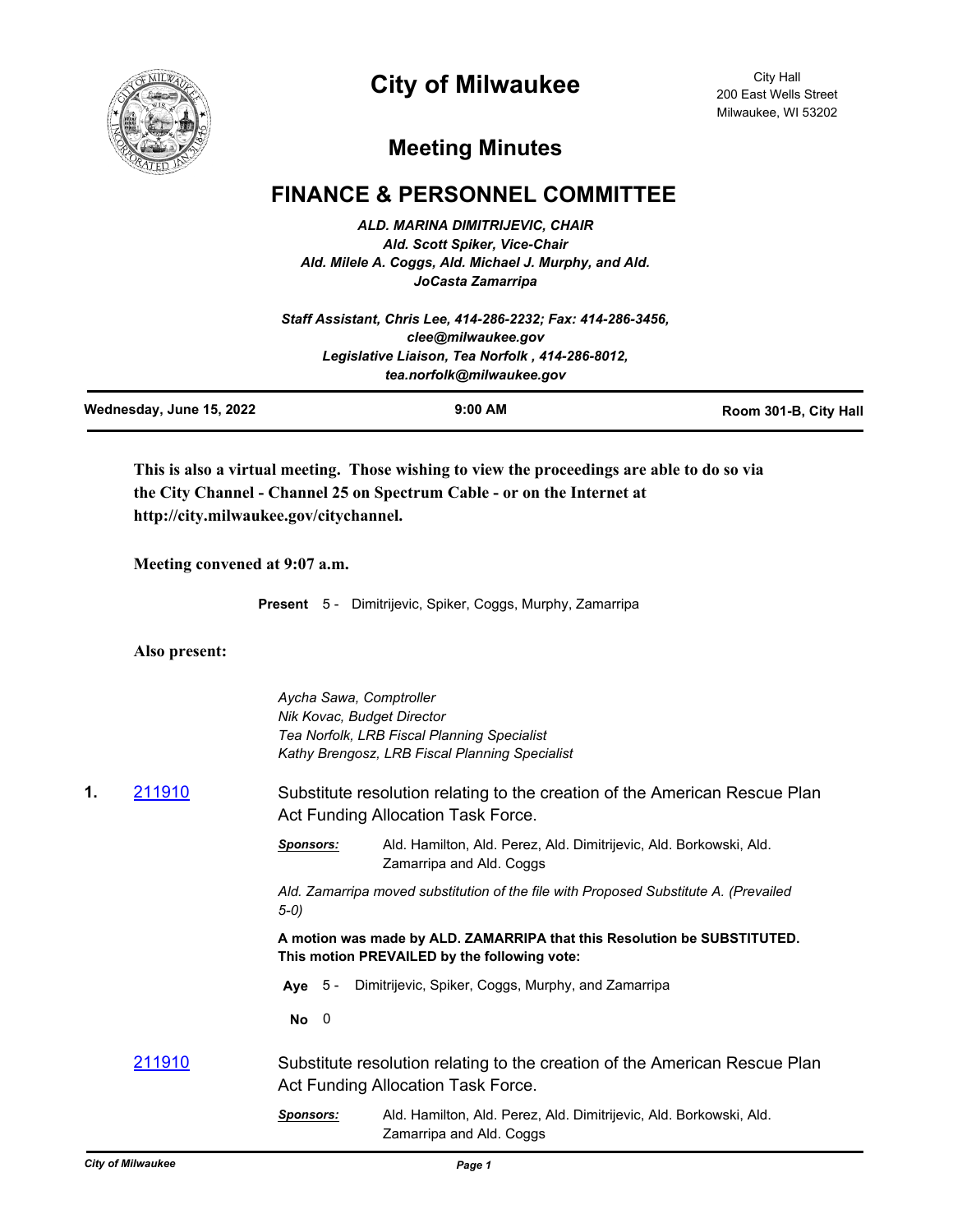*Appearing: Arlisia McHenry, Mayor's Office Ald. Ashanti Hamilton, 1st Ald. Dist.*

*Ms. McHenry said Mayor Johnson was in support.*

*Ald. Coggs added as a cosponsor.*

*Providing public testimony in support: Richard Diaz, COLE*

**A motion was made by ALD. COGGS that this Resolution be RECOMMENDED FOR ADOPTION. This motion PREVAILED by the following vote:**

**Aye** 5 - Dimitrijevic, Spiker, Coggs, Murphy, and Zamarripa

**No** 0

**2.** [220179](http://milwaukee.legistar.com/gateway.aspx?m=l&id=/matter.aspx?key=62184) Communication from the Department of Administration - Budget and Management Analysis Division regarding vacancy requests, fund transfers and equipment requests.

*Sponsors:* THE CHAIR

*Ald. Spiker moved to amend Schedule A - Vacancy Requests to replace "Accountant II" with "Accounting Assistant II" under "Assessor". (Prevailed 5-0)*

*Ald. Spiker moved to hold to the call of the chair "Risk Manager" under City Attorney, Schedule A - Vacancy Requests. (Prevailed 5-0)*

*Appearing: Todd Farris, Deputy City Attorney Sha'Nese Brunell-Jones, DNS Nicholas DeSiato, MPD Chief of Staff Pamela Roberts, MPD HR Administrator*

**A motion was made by ALD. SPIKER that this Communication to Finance be APPROVED. This motion PREVAILED by the following vote:**

**Aye** 5 - Dimitrijevic, Spiker, Coggs, Murphy, and Zamarripa

**No** 0

**3.** [212025](http://milwaukee.legistar.com/gateway.aspx?m=l&id=/matter.aspx?key=61902) Communication from the Department of Administration relating to approval of changes to certain single or sole source contracts or contract amendments.

*Sponsors:* THE CHAIR

*Appearing: Rhonda Kelsey, City Purchasing Director*

**A motion was made by ALD. MURPHY that this Communication to Finance be APPROVED. This motion PREVAILED by the following vote:**

**Aye** 5 - Dimitrijevic, Spiker, Coggs, Murphy, and Zamarripa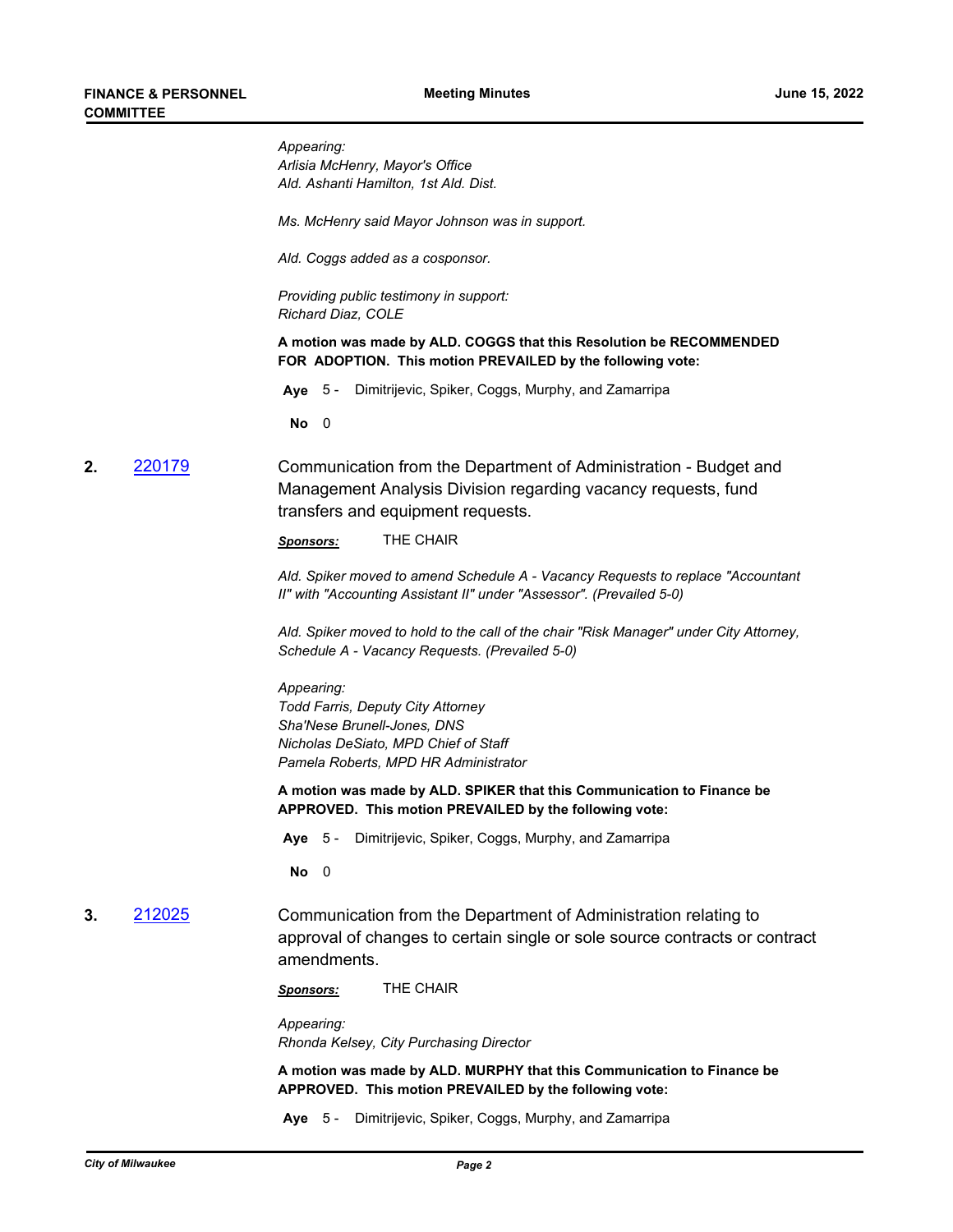**No** 0

**4.** [220180](http://milwaukee.legistar.com/gateway.aspx?m=l&id=/matter.aspx?key=62288) Communication from the Department of Administration informing the Finance and Personnel Committee of waivers granted for certain single or sole source contracts or contract amendments.

*Sponsors:* THE CHAIR

*Appearing: Rhonda Kelsey, City Purchasing Director Aaron Szopinski, Health Dept.*

**A motion was made by ALD. COGGS that this Communication to Finance be PLACED ON FILE. This motion PREVAILED by the following vote:**

**Aye** 4 - Spiker, Coggs, Murphy, and Zamarripa

**No** 0

- **Excused** 1 Dimitrijevic
- **5.** [220101](http://milwaukee.legistar.com/gateway.aspx?m=l&id=/matter.aspx?key=62127) Communication from the Department of Employee Relations relating to classification studies scheduled for Fire and Police Commission action.

*Sponsors:* THE CHAIR

*Appearing: Andrea Knickerbocker, DER*

**A motion was made by ALD. ZAMARRIPA that this Communication be RECOMMENDED FOR PLACING ON FILE. This motion PREVAILED by the following vote:**

**Aye** 5 - Dimitrijevic, Spiker, Coggs, Murphy, and Zamarripa

**No** 0

**6.** [220181](http://milwaukee.legistar.com/gateway.aspx?m=l&id=/matter.aspx?key=62289) Communication from the Department of Employee Relations relating to classification studies scheduled for City Service Commission action.

*Sponsors:* THE CHAIR

*Appearing: Andrea Knickerbocker, DER Nicole Larsen, City Assessor*

**A motion was made by ALD. COGGS that this Communication be RECOMMENDED FOR PLACING ON FILE. This motion PREVAILED by the following vote:**

**Aye** 4 - Dimitrijevic, Spiker, Coggs, and Zamarripa

**No** 0

**Excused** 1 - Murphy

**7.** [220244](http://milwaukee.legistar.com/gateway.aspx?m=l&id=/matter.aspx?key=62405) Communication from the Department of Employee Relations amending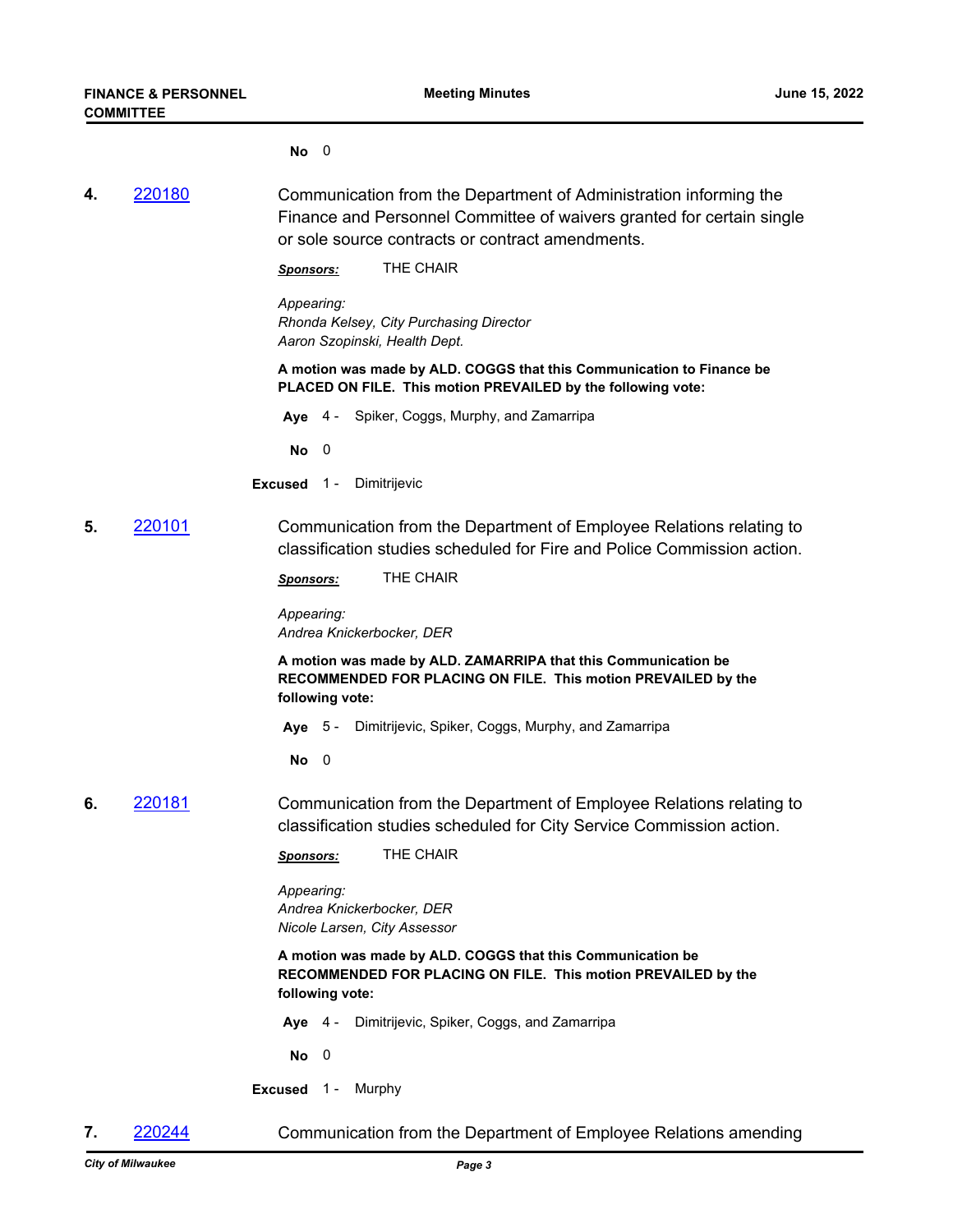|    |        | the Salary Ordinance to add recruitment flexibility to various positions in<br>various pay ranges.                                                                                  |
|----|--------|-------------------------------------------------------------------------------------------------------------------------------------------------------------------------------------|
|    |        | THE CHAIR<br><b>Sponsors:</b>                                                                                                                                                       |
|    |        | Appearing:<br>Andrea Knickerbocker, DER                                                                                                                                             |
|    |        | A motion was made by ALD. SPIKER that this Communication be<br>RECOMMENDED FOR PLACING ON FILE. This motion PREVAILED by the<br>following vote:                                     |
|    |        | Aye 4 - Dimitrijevic, Spiker, Coggs, and Zamarripa                                                                                                                                  |
|    |        | No<br>$\overline{0}$                                                                                                                                                                |
|    |        | Excused 1 - Murphy                                                                                                                                                                  |
| 8. | 220241 | Communication from the Department of Employee Relations amending<br>the Salary Ordinance to add an assignment rate to the position of HRIS<br><b>Compensation Audit Specialist.</b> |
|    |        | THE CHAIR<br>Sponsors:                                                                                                                                                              |
|    |        | Appearing:<br>Andrea Knickerbocker, DER                                                                                                                                             |
|    |        | A motion was made by ALD. ZAMARRIPA that this Communication be<br>RECOMMENDED FOR PLACING ON FILE. This motion PREVAILED by the<br>following vote:                                  |
|    |        | Aye 4 - Dimitrijevic, Spiker, Coggs, and Zamarripa                                                                                                                                  |
|    |        | $\overline{\mathbf{0}}$<br>No.                                                                                                                                                      |
|    |        | Excused 1 - Murphy                                                                                                                                                                  |
| 9. | 220183 | Communication from the Department of Employee Relations amending<br>the Salary and Positions Ordinances relative to clerical or administrative<br>corrections.                      |
|    |        | THE CHAIR<br><b>Sponsors:</b>                                                                                                                                                       |
|    |        | Appearing:<br>Andrea Knickerbocker, DER                                                                                                                                             |
|    |        | A motion was made by ALD. SPIKER that this Communication be<br>RECOMMENDED FOR PLACING ON FILE. This motion PREVAILED by the<br>following vote:                                     |
|    |        | Dimitrijevic, Spiker, Coggs, and Zamarripa<br>Aye 4 -                                                                                                                               |
|    |        | $No$ 0                                                                                                                                                                              |
|    |        | Excused 1 - Murphy                                                                                                                                                                  |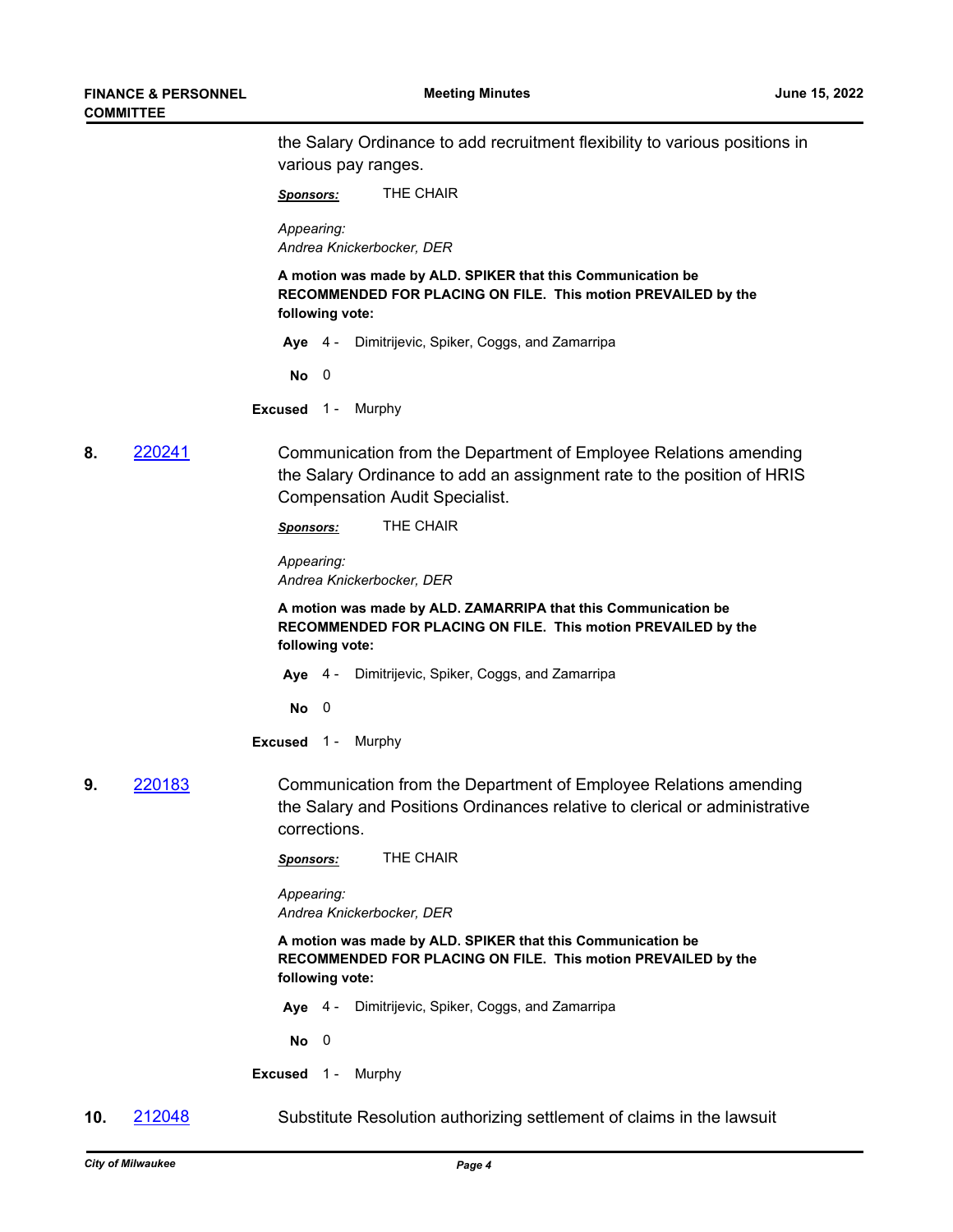|     | COMMITTEE |                                                                                                                                                            |
|-----|-----------|------------------------------------------------------------------------------------------------------------------------------------------------------------|
|     |           | entitled Hadrian, et al. v. City of Milwaukee in the amount of \$900,000<br>and appropriating funds for this purpose.                                      |
|     |           | THE CHAIR<br><b>Sponsors:</b>                                                                                                                              |
|     |           | Appearing:<br>Robin Pederson, Deputy City Attorney                                                                                                         |
|     |           | A motion was made by ALD. MURPHY that this Resolution be RECOMMENDED<br>FOR ADOPTION. This motion PREVAILED by the following vote:                         |
|     |           | Aye 5 - Dimitrijevic, Spiker, Coggs, Murphy, and Zamarripa                                                                                                 |
|     |           | $\overline{\phantom{0}}$<br>No                                                                                                                             |
| 11. | 220226    | Substitute resolution relating to the inclusion of Street Angels as a<br>participating recipient of donations in future City Combined Giving<br>campaigns. |
|     |           | Ald. Dimitrijevic and Ald. Zamarripa<br><b>Sponsors:</b>                                                                                                   |
|     |           | Appearing:<br>Eva Welch, Street Angels                                                                                                                     |
|     |           | A motion was made by ALD. ZAMARRIPA that this Resolution be<br>RECOMMENDED FOR ADOPTION. This motion PREVAILED by the following<br>vote:                   |
|     |           | Aye 5 - Dimitrijevic, Spiker, Coggs, Murphy, and Zamarripa                                                                                                 |
|     |           | $\overline{\phantom{0}}$<br>No                                                                                                                             |
| 12. | 220223    | An ordinance relating to clean energy financing.                                                                                                           |
|     |           | Ald. Dimitrijevic and Ald. Murphy<br><u>Sponsors:</u>                                                                                                      |
|     |           | Appearing:<br>Pamela Ritger de la Rosa, ECO                                                                                                                |
|     |           | A motion was made by ALD. MURPHY that this Ordinance be RECOMMENDED<br>FOR PASSAGE. This motion PREVAILED by the following vote:                           |
|     |           | Aye 5 - Dimitrijevic, Spiker, Coggs, Murphy, and Zamarripa                                                                                                 |
|     |           | $No$ 0                                                                                                                                                     |
| 13. | 211631    | Substitute resolution authorizing attendance at conventions, seminars<br>and other travel.                                                                 |
|     |           | THE CHAIR<br><b>Sponsors:</b>                                                                                                                              |
|     |           | A motion was made by ALD. ZAMARRIPA that this Resolution be<br>RECOMMENDED FOR ADOPTION. This motion PREVAILED by the following<br>vote:                   |
|     |           | Dimitrijevic, Spiker, Coggs, Murphy, and Zamarripa<br>Aye $5-$                                                                                             |
|     |           | $No$ 0                                                                                                                                                     |